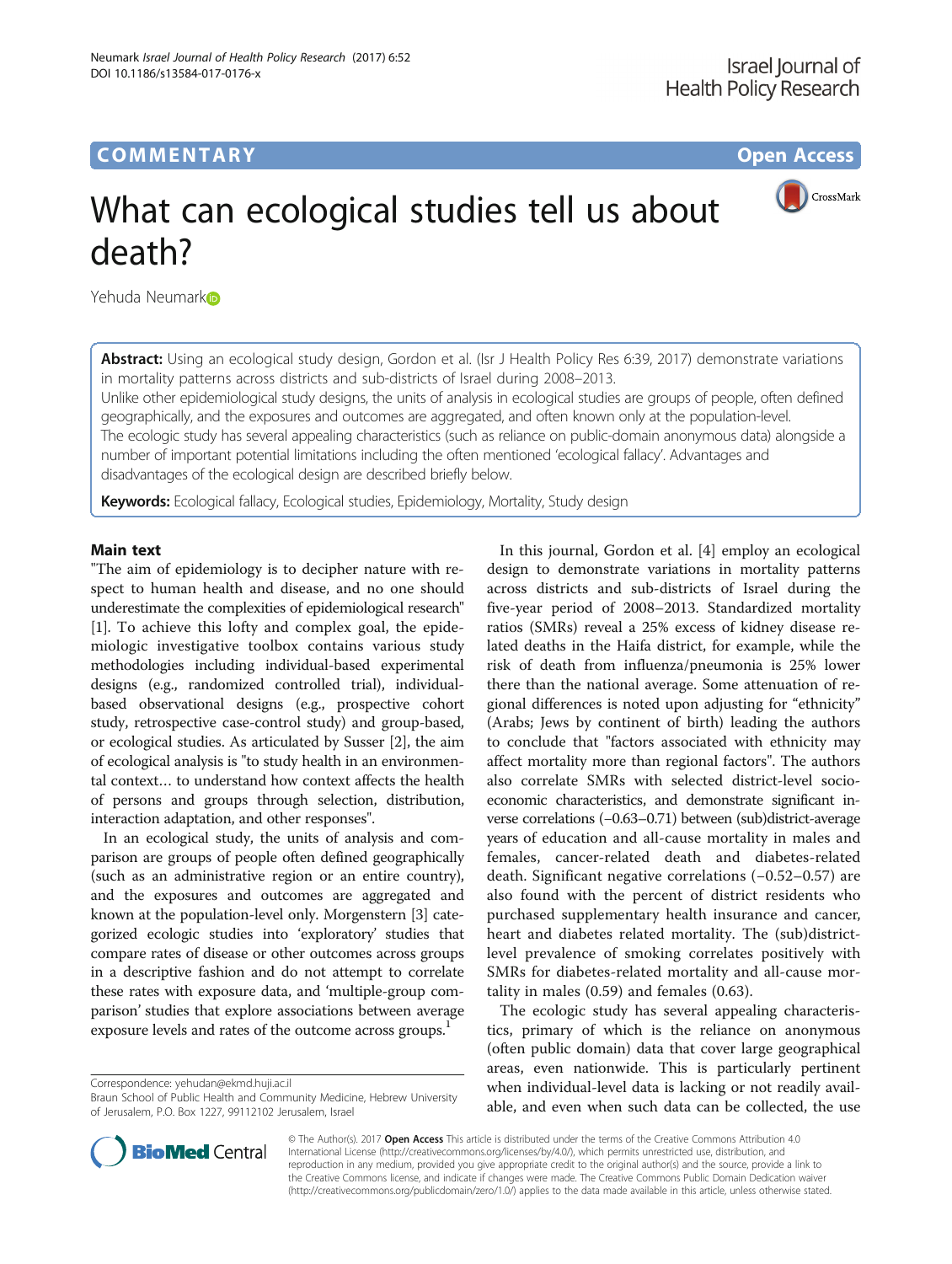of secondary data sources has an obvious advantage in terms of cost and time.<sup>2</sup>

Another advantage of using aggregated data is the avoidance of measurement error of individual-level exposures. Valid information about personal consumption of alcoholic beverages, for example, may be difficult to obtain, whereas aggregated data (e.g., from alcohol tax revenue records) may provide more accurate information. This is certainly the case with air pollution exposures that are difficult to ascertain accurately at the individual level, and are more feasibly measured via ambient air monitoring.

Ecological studies have been employed extensively to assess and explain regional variations in mortality, such as Lavados et al. [\[5\]](#page-4-0) who found significant differences in age-adjusted stroke-related mortality across 13 administrative regions in Chile. Merging data from the national death registry with individual-level data aggregated at the regional level, they concluded that socio-economic characteristics, primarily poverty, explained 34% of the strokerelated mortality variance across regions, and cardiovascular risk factors (i.e., diabetes, sedentarism and overweight) explained an additional 26% of the variability.

Ecological analyses have also been undertaken to examine mortality patterns in Israel. Examining sub-district mortality variations using data from 1987 to 1994, Ginsberg et al. [[6\]](#page-4-0) found elevated standardized mortality ratios (SMR) adjusted for age, sex and ethnicity in the Haifa district for all cardiovascular diseases, liver disease, motor vehicle accidents and lung cancer. The authors concluded that the observed regional mortality differences "may be due to socioeconomic, nutritional, environmental, occupational, or health care factors". In 2008, responding to public concern about exposure to industrial park emissions in the south of Israel, Karakis et al. [[7](#page-4-0)] used an ecological approach to demonstrate a correlation between mortality rates (1995–2001) and residential proximity to the industrial park among the Bedouin population. More recently, in this journal, Goldberger & Haklai [\[8](#page-4-0)] demonstrated steady national declines in age-adjusted rates of "amenable deaths" (i.e., deaths that could be prevented by effective health care), although regional variations persist. For example, for the period 2007–2009, compared with the national average, amenable mortality was 14% higher in the southern district among females and 18% higher in males.

Gordon et al. note several potential limitations inherent in their study and its findings, some of which are equally applicable to other epidemiological study designs (e.g., the "survey" nature of the socio-economic and behavioral correlates and the use of continent/country of birth as an indicator for ethnicity), and some are specific, or particularly relevant to ecological studies. We will briefly focus here primarily on the latter.

The major, and most often mentioned limitation inherent in testing etiologic hypotheses through ecologic analyses is the potential of making a "mistaken assumption that a statistical association observed between two group-level variables is equal to the association between the corresponding variables at the individual level" (Gail & Benichou, 2001). This potential bias is known as 'ecological fallacy' (sometimes referred to as 'aggregation bias' or 'cross-level bias'.

The discordance, or at least lack of necessary concordance, between individual-level and ecological-level correlations, was first described mathematically by Robinson [[9\]](#page-4-0) in his seminal paper on ecological correlations. Robinson used a classic 2\*2 table approach to elegantly illustrate that a given set of marginal frequencies (i.e., the disease/death rate and the prevalence of exposure) can be generated by a large set of internal frequencies (number or rate of exposed and unexposed cases, for example). In a group-based or ecological study design, the marginal frequencies are known, while the joint distribution of exposure and outcome variables remains unknown, leading Robinson to conclude "the only reasonable assumption is that an ecological correlation is almost certainly not equal to its corresponding individual correlation" [[9](#page-4-0)].

Despite Gordon et al.'s cautionary mention of ecological fallacy, a presumption of a "causal" association between education and mortality is implicit in their recommendation to "increase the education level of all sectors of the population". Their concluding recommendations of "raising the education level, reducing smoking, control of hypertension, encouraging healthy lifestyles and screening for cancer", assume that because mortality is higher in districts with larger exposure prevalence, it is those individuals with fewer years of education, smokers, and/or those who did not undergo screening, who died, or were at higher risk of death during the study period. This assumption attributes to members of the group the characteristic of the group [\[10](#page-4-0)]. While these are not unreasonable assumptions, they cannot be tested or supported using aggregated data.

Part of the challenge in making cross-level inferences relates to different underlying constructs being measured by the "same" variable at the individual level and the aggregate level. The classic example given for this is the effect of individual poverty and community or neighborhood poverty on health. The ILMS showed that while area-level deprivation is inversely associated with risk of death in both men and women, household deprivation relative to ones' neighborhood (adjusted for absolute socio-economic status) is associated with mortality risk among men only [\[11](#page-4-0)].

Among the criteria proposed by Arsenault et al. [\[12](#page-4-0)] for evaluating and comparing geographical units in the context of ecological studies are theoretical considerations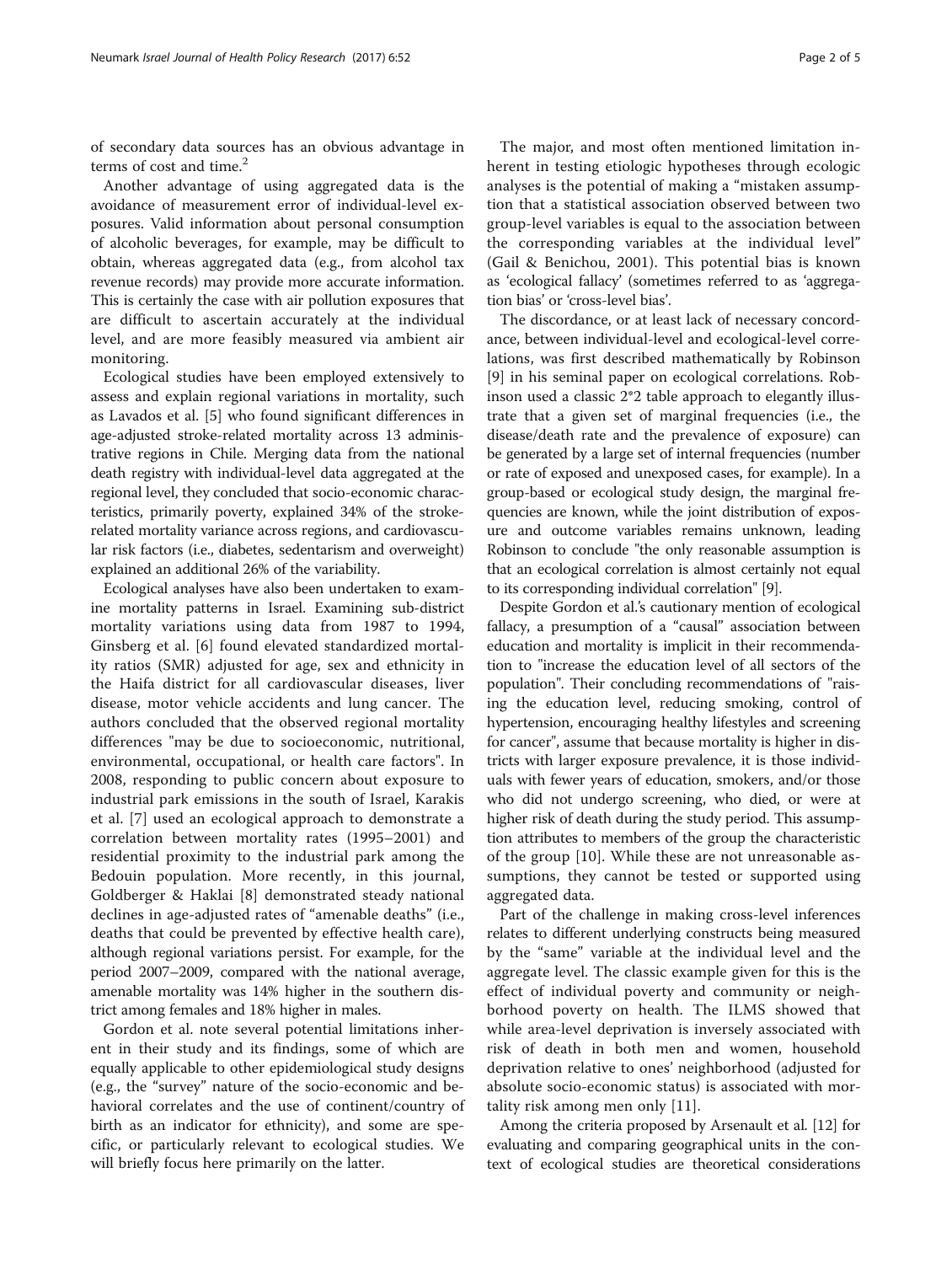(e.g., biological relevance) and intra-unit homogeneity. These criteria are more likely to be attained when the geographical units being analyzed are defined by their relevance to the research question, rather than "administrative" units, as is the case here. Causal group effects, suggests Firebaugh [[13](#page-4-0)], "seem most likely in groups where group members interact and share relevant life experiences; hence, the macroproperties of 'natural' groups (neighborhoods, for example) seem more likely to have causal effects than the macroproperties of arbitrarily-created regions (census tracts, for example)". Large intra-area heterogeneity with regard to exposure variables, and variation in the size of the geographic units being compared, increase the likelihood of bias from aggregated data being used as an approximation for individual-level data [\[12](#page-4-0), [14](#page-4-0), [3\]](#page-4-0).<sup>3</sup> Gordon and colleagues acknowledge the possibility that "because variations in income within subdistricts are great, the average income does not reflect the true income distribution". Noting the large intra-unit population heterogeneity and the large variation in sub-district size, the authors caution that "Drawing conclusions from comparisons between different regions in Israel may be problematic".

Another commonly-occurring shortcoming of the ecological design, more so than individual-level designs, is the issue of confounding. In ecologic analyses, confounding may exist at the individual level, the group level (e.g., geo-spatial characteristics of the grouped unit), or at both levels (cross-level confounding). Moreover, unlike at the individual level, where the risk-factor must be associated with the exposure of interest for confounding to occur, an ecologic-level confounder need not be associated with exposure in all groups [\[15](#page-4-0)]. Confounding in ecologic studies is further complicated by the limited ability to control for confounding effects [[16](#page-4-0)] and the possibility that ecologic adjustment may accentuate the bias [[17\]](#page-4-0).

The complex issues of cross-level bias and confounding in ecologic analyses have received much attention in the literature and a full discussion of these and other potential limitations of ecologic studies (such as temporal ambiguity and the potential lag effect - [[18](#page-4-0), [19](#page-4-0)]; Morgenstern in Encyclopedia) can be found in reviews of this study design (e.g., [\[3](#page-4-0), [10\]](#page-4-0), or for the more statisticallyoriented reader – [\[20](#page-4-0), [16](#page-4-0)]).

The inability of ecological analyses to provide information for making inferences about etiological mechanisms at the individual level and the fear of committing ecological fallacy has led to widespread skepticism regarding the rightful place of ecological studies in the epidemiologic toolbox, and has relegated them, for the most part, to the realm of hypothesis-generating studies.

With tongue in cheek, Messerli [\[21\]](#page-4-0) presented a strong ecologic correlation between per capita chocolate consumption levels and the number of Nobel Prize laurates in 23 countries. The author points out that "Of

course, a correlation between X and Y does not prove causation but indicates that either X influences Y, Y influences  $X$  {reverse causation}, or  $X$  and  $Y$  are influenced by a common underlying mechanism {confounding}… Obviously these findings are hypothesis-generating only and will have to be tested in a prospective, randomized trial". As eminent epidemiologist Neil Pearce [[22\]](#page-4-0) noted: "Even when studying individual level risk factors, population level studies play an essential part in defining the most important public health problems to be tackled, and in generating hypothesis as to their potential causes".

At the same time, Loney & Nagelkerke [[23\]](#page-4-0) warn against 'individualistic primacy' - "the belief that associations on an individual level are intrinsically more truthful, i.e., better reflecting causal relationships, than those on an ecological level". $4$  In considering ecological studies, the distinction should be made between individual variables that are measured at the group-level (e.g., education, monthly income, or smoking) and "ecological" variables of the 'human ecology' type.<sup>5</sup> Moreover, inherent conceptual differences may exist in the "same" variable measured at the individual level and at the group level (e.g., poverty), and some variables, as noted by Loney & Nagelkerke [[23](#page-4-0)], only have meaning at a societal level. Research questions addressing social or ecological phenomenon, such as the investigation of the effect of macro-social policy change or broad cultural shifts on a particular aggregate health outcome, may best be served, or only served, by aggregatelevel ecological studies.

Interest in ecologic analyses has been rekindled with the development of multilevel statistical modeling that simultaneously assesses individual-level and group-level characteristics and their interactions [\[24](#page-4-0)]. Multilevel analyses "opens up the possibilities for richer cross-level approaches that enable discerning the relative contribution of different levels to the scientific question of interest" [[25\]](#page-4-0), and thereby circumvents, to a large extent, the restrictive interpretation of single-level analyses.

There is a danger that the ready availability of aggregated data and the relative ease of ecological analyses, may lead to over-zealous correlation-seeking [[26\]](#page-4-0). This must be tempered with hypothesis-driven inquiry that should strive to meet, or at least be guided by Sir Bradford Hill's guidelines for causation, primarily that of "biological plausibility" [[27](#page-4-0)]. As noted by Pearce [[22\]](#page-4-0): "… a knowledge of appropriate methods of study design and data analysis is not a substitute for knowing how to choose the most appropriate hypothesis to study". Or, as [[28\]](#page-4-0) reminded us in his musings about the future of epidemiology (which we are happy to report is still very much alive and kicking, despite some dire predictions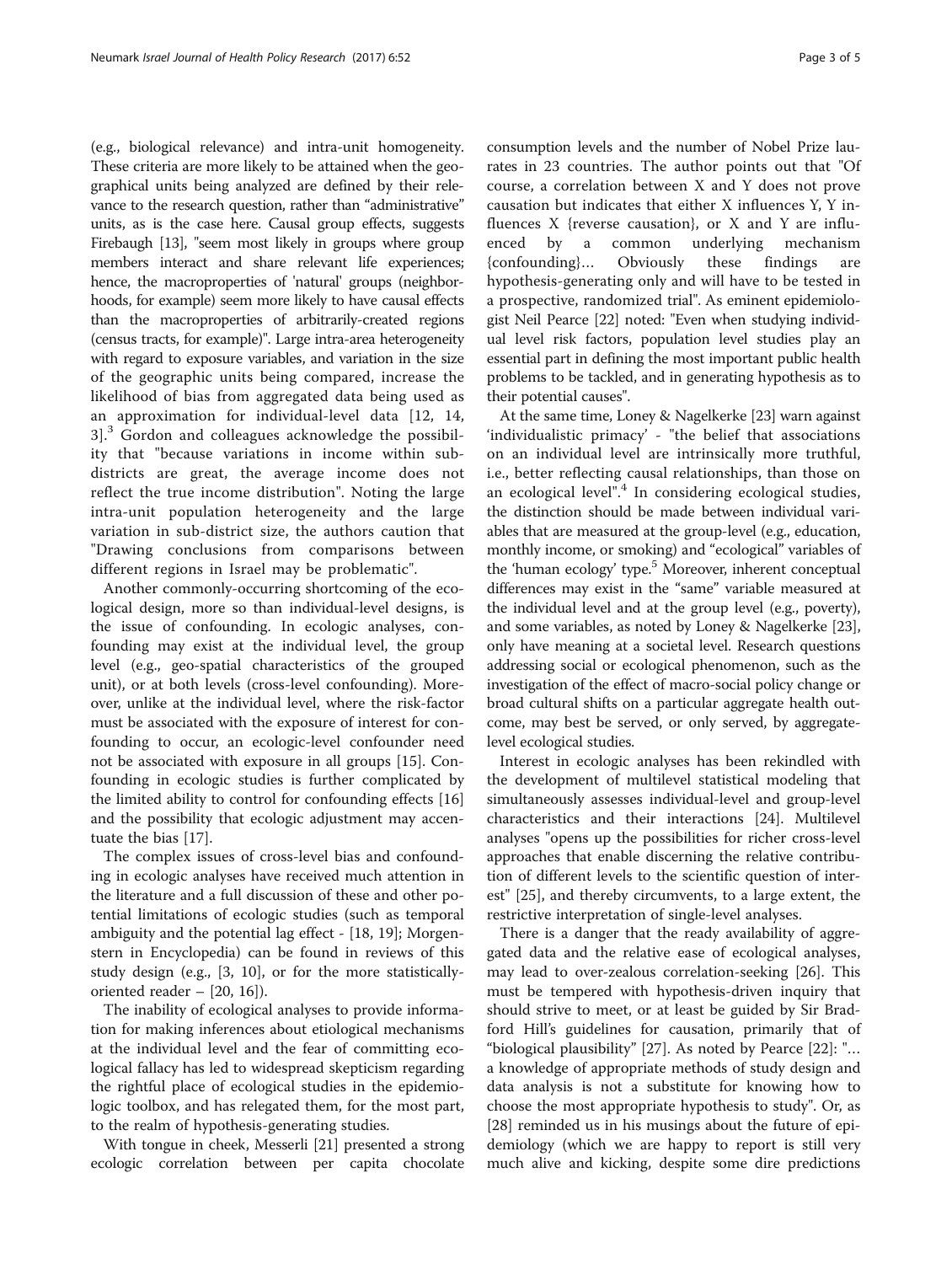about its imminent and premature demise), "astronomy is about the cosmos and not about the telescope".

Furthermore, as noted by Saunders & Abel [\[26](#page-4-0)], "A simple, unadjusted, correlation of two measures at the population level has the potential for eye-catching headlines". In 2011, a public outcry flared over media reports of elevated mortality due to air pollution in the Haifa district (e.g., headlines in the December 29, 2011 online edition of Haaretz Newspaper read "Study Finds Haifa Has Highest Pollution-related Mortality Rate"). Yet, according to the official government statistics, the ageadjusted mortality rate from respiratory diseases in Haifa is 12% lower than the national average and all-cause mortality is only 2% above the national average [[29](#page-4-0)]. Earlier this year, public debate and tumult re-erupted in Israel over purported deleterious health effects (including low birth weight and microcephaly) of petro-chemical and other industrial emissions in the Haifa Bay region that were widely-heralded in the press.

# Conclusions

We would be wise to heed the cautionary, yet empowering words of Wade Hampton Frost [[30](#page-4-0)], often considered the father of modern epidemiology, which are relevant to all epidemiological inquiry, and perhaps more so to evidence obtained from ecological studies: "It is frequently easy to exhibit some figures which, though not really to the point, will nevertheless serve to impress an uncritical public, and the temptation may be great to give them, at least by implication, an unduly favorable interpretation. It is more difficult and more tedious to present the full argument, based on all the facts, and it is perhaps a little humiliating to admit that the statistical evidence is deficient because we have failed to collect it, but to do this is not only more scientific, it is in the end more convincing, and after all there is no free choice, because it is the only honest method, whether it be convenient or not. Finally, it is the only way of progress, for the first step towards collecting better evidence is to recognize the deficiencies of that which is at hand".

The health of the Israeli population continues to improve, life expectancy in Israel is among the highest in the world, and while geographic and other health inequalities persist, they are narrowing in many respects (Muhsen et al., 2017). As Israel, and the rest of the world, moves forward toward ensuring healthy lives and promoting well-being for all at all ages (Sustainable Development Goal #3) we need to be mindful of, but not daunted by, the challenges of collecting accurate and pertinent data and drawing valid inferences from the data at hand.

# Endnotes

<sup>1</sup>Morgenstern [[3\]](#page-4-0) also described ecologic studies that correlate changes in exposure levels with changes in

outcome rates in a single group ('time-trend' studies), and across multiple groups ('mixed' studies). <sup>2</sup>

 $2$ In Israel, thanks to the unique identification number assigned to every resident, newborn and immigrant, detailed mortality patterns can be ascertained and investigated by linking vital status data from the National Population Registry with individual-level data sources. Linking vital status data with national census data, the Israel Longitudinal Mortality Study (ILMS) demonstrated, for example, widening educational differentials in mortality over time [[31](#page-4-0)] and a protective effect of marriage on mortality [[32](#page-4-0)].

 $3$ The bias, resulting from the imposition of "artificial" boundaries on continuous geo-spatial units, was first described by Gehlke and Biehl [[33\]](#page-4-0) and is often referred to as the 'modifiable areal unit problem' [[34](#page-4-0)].

<sup>4</sup>The lesser-known term 'individualistic fallacy' (also known as "atomistic fallacy"), has been used to describe "the failure to take account of the importance of population context, as an effect modifier and determinant of individual level exposures… the major population determinants of health are ignored and undue attention is fo-cused on individual characteristics" [\[35](#page-4-0)].

<sup>5</sup>'Human Ecology', a term coined by Ellen Swallow Richards in 1907, suggests a holistic approach to the exploration of the spatial and temporal interrelationships between humans and their natural, economic, social and built environments and political organization, or more succinctly, man's collective interaction with his environment.

#### Abbreviations

SMR: Standardized Mortality Ratio

Acknowledgments None.

Author contributions YN is the sole author.

## Funding

N/A

#### Availability of data and materials N/A

Ethics approval and consent to participate N/A

Consent for publication N/A

#### Competing interests

The author declares he has no competing interests.

#### Publisher's Note

Springer Nature remains neutral with regard to jurisdictional claims in published maps and institutional affiliations.